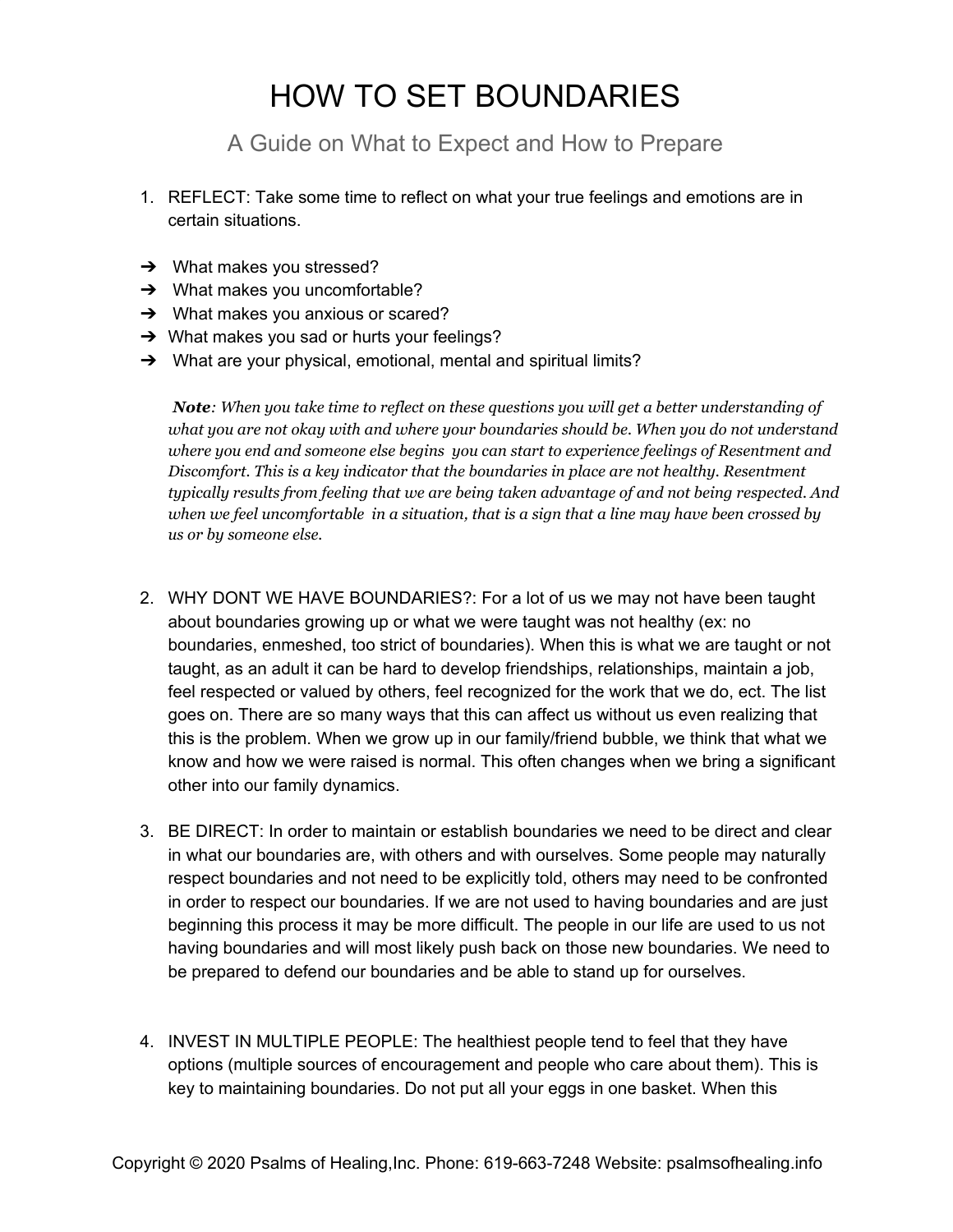happens we tend to rely too heavily on that one basket, option or person. That is way too much to ask of one person, to meet all of our needs, as well as unhealthy. We need MULTIPLE baskets, options and people in our lives to get our needs met and be able to maintain and develop healthy relationships with each. *Note: In abusive relationships you* will often see that the victim is isolated by the abuser because of this very thing. When the victim *has no one else to go to, no other options, they will put up with so much more.* When we feel that we have options and that other people want us or value us, it is much easier to value and respect ourselves. If we feel that we are not valued, respected or that no one wants us, then it is much more likely that we will give in, drop our boundaries and let others walk all over us in order to "maintain" the one or few relationships that we have. *Repeated violation of boundaries, an ongoing feeling of disrespect, being unwanted, and feeling worthless or invisible can lead to trauma.*

- 5. WHAT HAPPENS NEXT?: This is absolutely terrifying, I know! When you think about it you may not have any friends who treat you well or respect your boundaries. What will happen when you start to put boundaries in place or enforce current ones? Will they reject you? Make fun of you? Be upset at you, push back or confront you about it? I agree, that is terrifying to think about. Especially if you do not have anyone else to fall back on. Note: If you think they are going to respond any one of the ways I just listed out, are *they really your friend? Do they really care about you and treat you well? A healthy relationship requires mutual respect. Food for thought.*
- 6. WHERE TO FIND PEOPLE WHO WILL TREAT YOU WELL: Join interest groups, support groups, online support forums, find a hobby, make time for yourself, and discover things that you love to do. It is important to invest in yourself in order to develop confidence and self-love. When we find things that we are passionate about we start to develop a healthier sense of self and respect for ourselves. In turn, when we feel this way, we will attract people who also respect and love us.
- *7.* TAKE COURAGE: Like any new skill it takes time to learn and develop in order to get good at it. We start small when we lift weights or exercise but gradually grow stronger and stronger and are able to lift more! Setting boundaries is scary! It takes courage, confidence, and support from others. But over time you get better at it and will feel more confident in your abilities. As well, over time you will find that you are surrounded by people who respect your boundaries and value you for who you are, because of those boundaries.